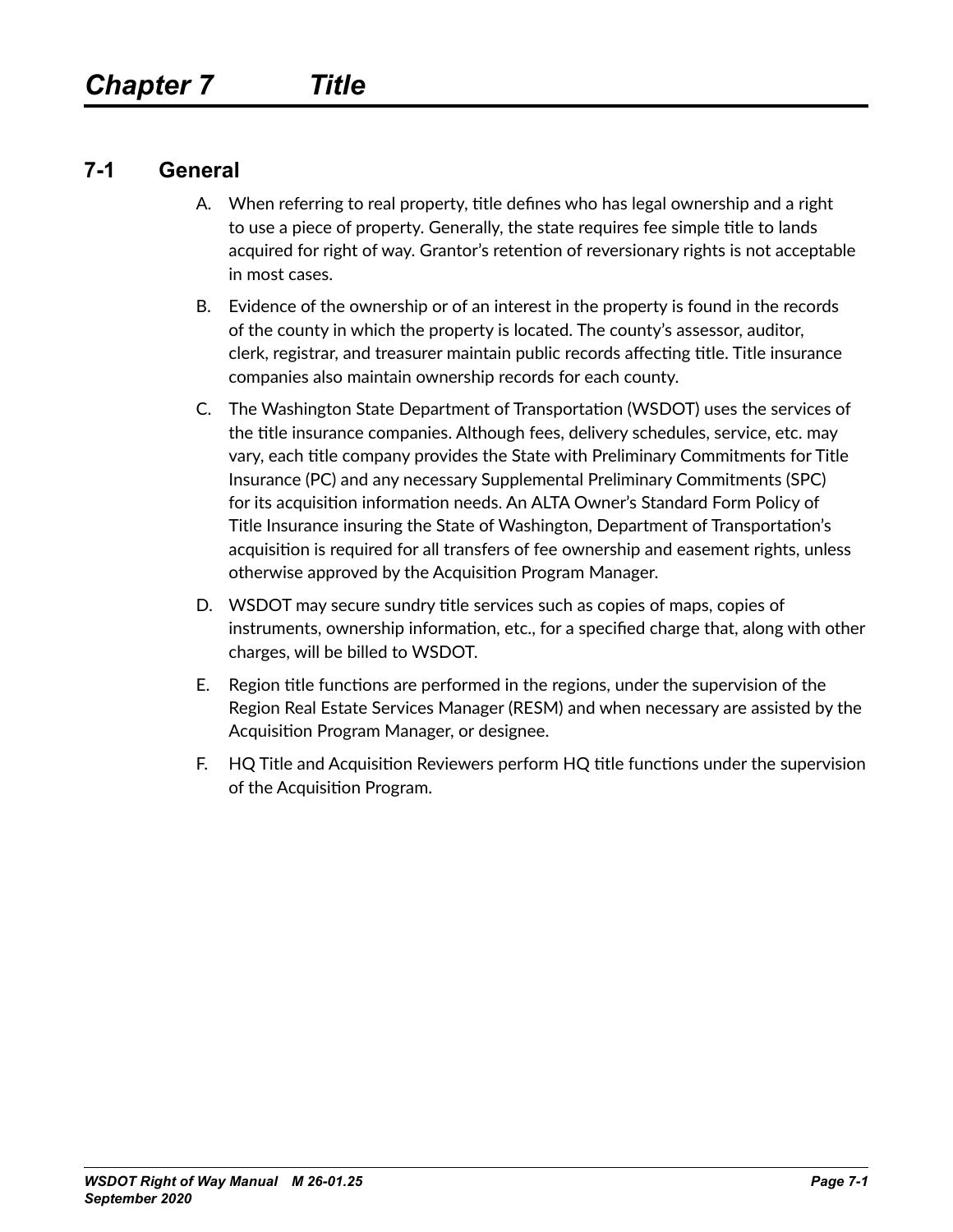# **7-2 Title Functions – Region**

#### **7-2.1** *General*

The following sections describe title functions which are normally performed in the region.

The Region RESM is responsible for the performance of these title functions and may delegate these duties to members of their staff as appropriate.

## **7-2.2** *Title Commitments (Reports)*

The Region RESM or designee:

- A. Upon request from the Region Right of Way Plans Section, places an order for title reports. Requests may be in the form of assessor's parcel numbers, maps or property descriptions.
	- 1. Upon assurance that the title company is prepared to meet the project's time schedule, places order with a title company insuring in the county in which the project is located.
	- 2. Title orders are normally placed with the title company on a rotational basis; however, this is balanced against the company's ability to deliver to the department's time requirements and company's ability to deliver accurate work.

At times of large orders (20 or more parcels), it may be necessary to balance the orders between several title companies.

- B. Upon receipt of title reports, determines whether all properties within the limits of the proposed project have been covered.
	- 1. Contacts the title company to correct any duplications, omissions, or discrepancies.
	- 2. Examines the title reports for access easements and road maintenance agreements. Reviews access easements and/or agreements to determine effect on parcel and identifies the ownership(s) benefitted by the easement. Physically inspects the property(ies) to identify parties in possession, width of easement. On limited access projects, the benefitted parcel(s) shall be identified as a separate parcel. On managed access projects, determines if the benefitted parcel should be identified as a separate parcel. Also coordinates with region access staff and the Acquisition Program Manager, as needed.
	- 3. When the field survey (by the Region Right of Way Plans Section) does not agree with the descriptions on the title reports, coordinates with the project engineer and contacts the title company and/or the county or city engineer's office to determine the legal status of the questioned property.

Advises the Region Right of Way Plans Section on problems concerning the legal status of vacated streets or other questioned property.

4. Acts as liaison between the Region Right of Way Plans Section and the title company.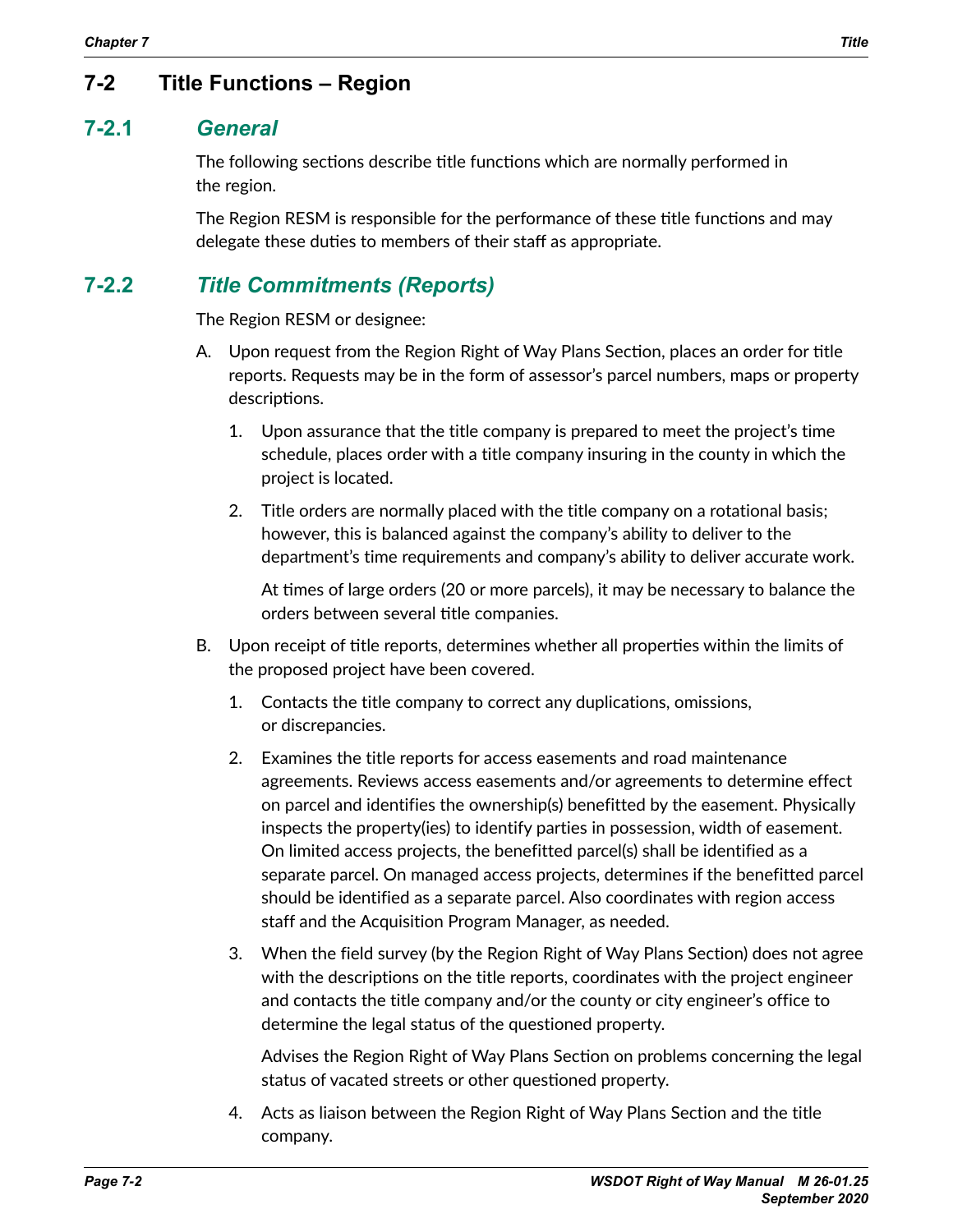- C. Confirms that the title company's bill is for the services provided, assures it meets contract requirements, and prepares voucher for payment.
- D. Coordinates with the project manager on real estate matters bearing on interdisciplinary team activities, such as: ownership, contiguous properties, taxing districts, assessing districts, water rights, mineral rights, timber cruises, public recreation sites, and access, etc.

# **7-2.3** *Right of Way Plans – Special Distribution*

The Region RESM or designee:

- <span id="page-2-0"></span>A. Furnishes informational copies (paper or electronic) of the approved right of way plans to:
	- 1. The title company or companies that provided the reports.
	- 2. The county assessor.
- B. Distributes any subsequent map revisions resulting in a change to parcel definition as in [Section 7-2.3.A](#page-2-0).

# **7-2.4** *Title Responsibilities for Acquisition and Condemnation*

The Region RESM or designee:

- A. Maintains and updates title commitments (reports).
- B. Reviews the title reports with the Acquisition Specialist as required and advises the Acquisition Specialist on techniques for clearing encumbrances.
- C. Orders Supplemental Title Reports (STRs) as needed. Title reports shall not be older than six months at time of transmittal.
- D. Drafts acquisition legal descriptions and/or assists the Acquisition Specialist in drafting them.
- E. Reviews or drafts legal documents (deeds, easements, etc.) and/or assists the Acquisition Specialist.
- F. Coordinates with the Acquisition Program Manager or designee on *Right of Way Manual* interpretations as needed.
- G. Conducts examination of all acquisition transmittals and condemnation data packages for submittal to HQ per Section 7-2.5 below.
- H. Assures that the title company's bills for supplemental fees, recording fees, and full value title policies are correct and prepares voucher for payment.

For acquisitions that close in escrow, verifies that the correct escrow fee plus sales tax and fees have been added to the acquisition voucher or will be paid by separate voucher.

The bill is verified for correctness and paid as specified in Chapter 10.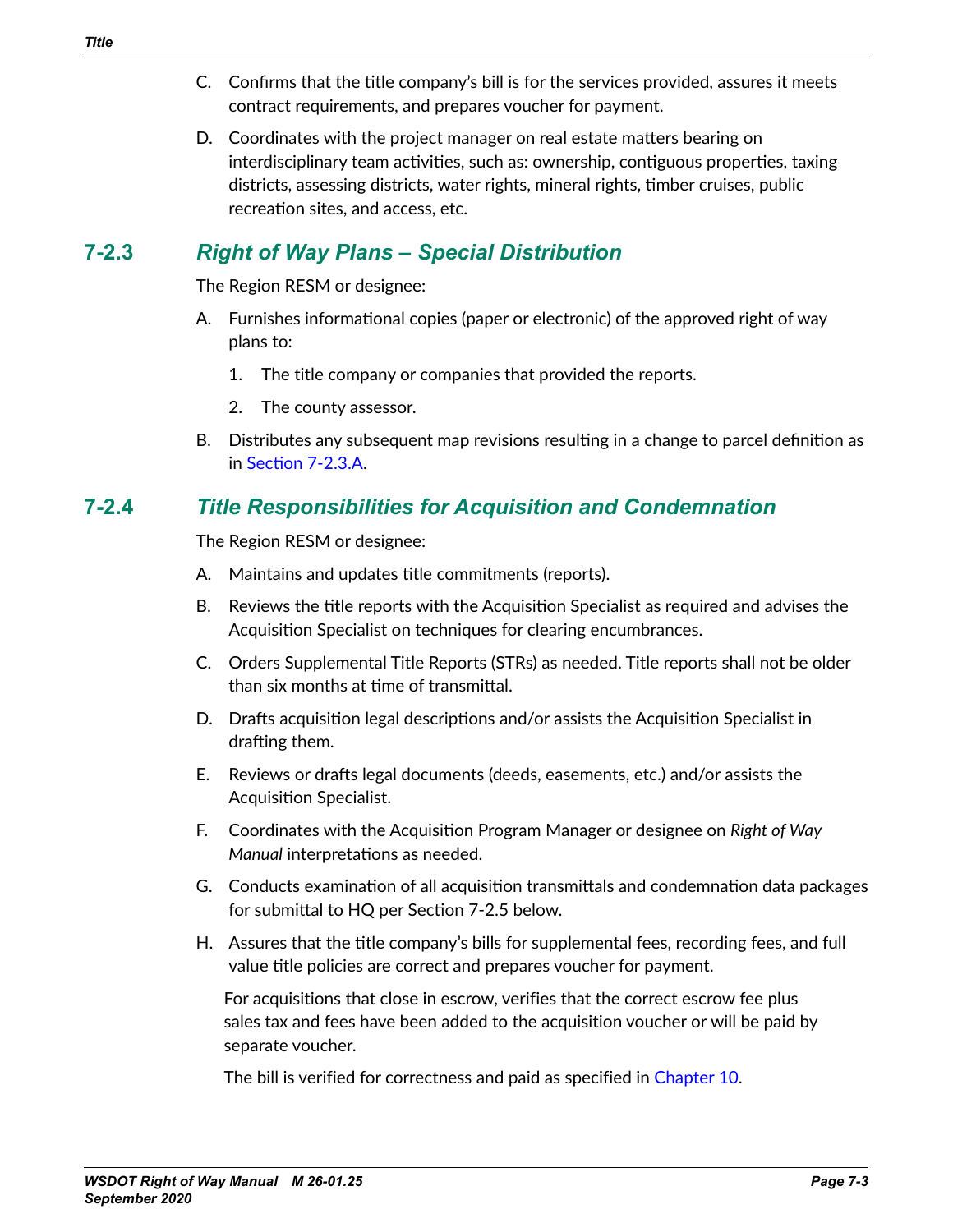# **7-2.5** *Region Review – Final Payment and Transmittal*

The Region RESM or designee makes a detailed review of the entire data package, to assure that WSDOT will acquire an insurable title in the interest required. The primary focus of this review includes the following:

- A. **Instruments** Verification that all instruments needed to convey and/or clear title have been either executed or are provided for by the escrow instructions. The emphasis shall be on identification of correct parties, signatures, notaries, and legal descriptions.
- B. **Clearance of Title** The emphasis shall be on compliance with the requirements set forth in Chapter 8 and documentation of risk analysis by the Region RESM.
- C. **Administrative Settlements** The emphasis shall be on compliance with the current WSDOT policy, documentation, and justification.
- D. **Vouchers** Reviews all real property vouchers to assure that they have been prepared and executed in accordance with Chapter 10.
- E. All necessary property management forms have been completed, i.e., Fixtures and Improvement Agreement and Displacee Lease (if applicable), as noted in Chapter 11.
- F. All relocation requirements per Chapter 12 have been met.
- G. Upon completion of review, the Region RESM or appropriate signatory; *Note:* The authority to execute documents for the various transactions required for acquisition of Real Property have been delegated by [Secretary's](http://wwwi.wsdot.wa.gov/publications/policies/fulltext/1012.pdf) Executive Order Number: E 1012.04, *Delegation of Authority to Approve Contracts and Other Documents*, dated November 20, 2017, and as further sub delegated.
	- 1. Signs and dates the conveyance instruments for acceptance and approval by WSDOT.
	- 2. Signs and dates the appropriate vouchers as approving authority.
	- 3. Transmits construction memo(s) to the appropriate project engineer and retains a copy for the acquisition file.
	- 4. In non-escrow cases:
		- a. Transmits closing orders and instruments to title insurance company (that prepared the title report) for recording.
		- b. Order funds by one of the following methods:
			- (1) **Electronic Fund Transfers (EFT)** Option for vendors. If EFT is selected, all banking information must be filled out. This option could take up to ten or more days for first time payments after W-9, SWV form, and Voucher is submitted for payment processing. Subsequent payments will be processed in the normal three to four day timeframe. According to accounting, this is the most cost effective method of providing payment. **Acquisition documents must be recorded prior to requesting payment.**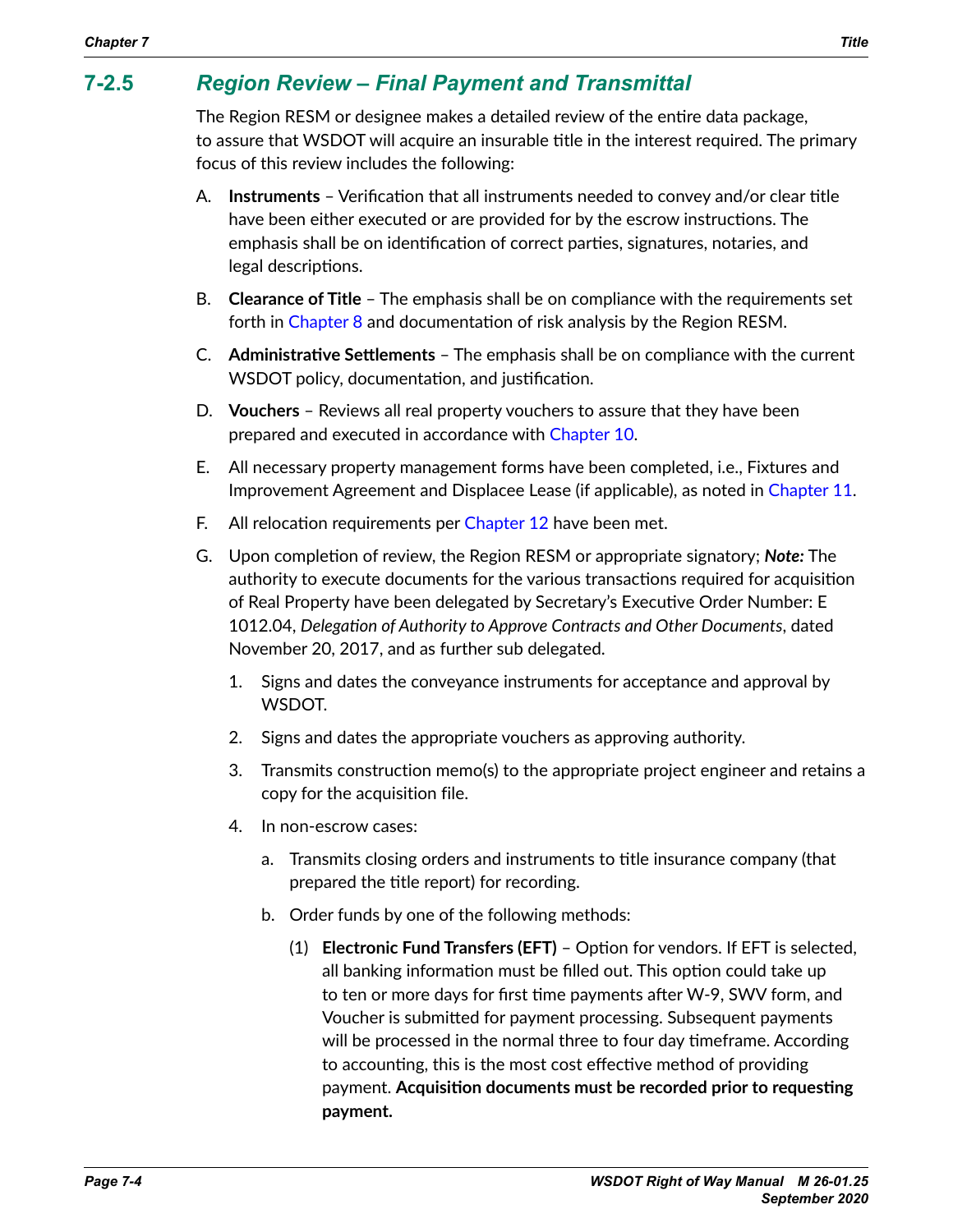- (2) **Inserted Warrants From AFRS** Payment is processed and mailed directly to the vendor from OFM. The warrant does not come back to WSDOT. This payment option provides warrants three to four days from the date of processing. **Acquisition documents must be recorded prior to requesting payment.**
- (3) **Standard Warrant Return** This option may take a few days longer as the warrants will be returned to WSDOT and not directly processed and mailed from AFRS to the vendor. Once received, Region RES typically sends payments to property owners/vendors by certified mailed, hand delivered, or mailed with back up documentation/instructions to vendors.
- c. If methods b(1) or b(2) are used, upon receipt of notice of recording from the title insurance company a payment letter may be sent to the appropriate parties using [RES-360](http://wwwi.wsdot.wa.gov/Design/RealEstateServices/AcquisitionForms.htm) for b(i) or [RES-361](http://wwwi.wsdot.wa.gov/Design/RealEstateServices/AcquisitionForms.htm) for b(ii).
- d. If method b(3) is used, upon receipt of notice of recording from the title insurance company prepares and sends payment letter using [RES-362](http://wwwi.wsdot.wa.gov/Design/RealEstateServices/AcquisitionForms.htm) and sends warrant by certified mail or hand delivery to the appropriate parties. Include written proof of delivery in final transmittal.
- e. Enters appropriate payment information, dates and recording numbers into computer database.
- 5. In escrow cases:
	- a. Order funds by one of the following methods:
		- (1) **Electronic Fund Transfers (EFT)** –Option for vendors. If EFT is selected, all banking information must be filled out. This option could take up to ten or more days for first time payments after W-9, SWV form, and Voucher is submitted for payment processing. Subsequent payments will be processed in the normal three to four day timeframe. According to accounting this is the most cost effective method of providing payment.
		- (2) **Inserted Warrants From AFRS** Payment is processed and mailed directly to the vendor from OFM. The warrant does not come back to WSDOT. This payment option provides warrants three to four days from the date of processing.
		- (3) **Standard Warrant Return** This option may take a few days longer as the warrants will be returned to WSDOT and not directly processed and mailed from AFRS to the vendor.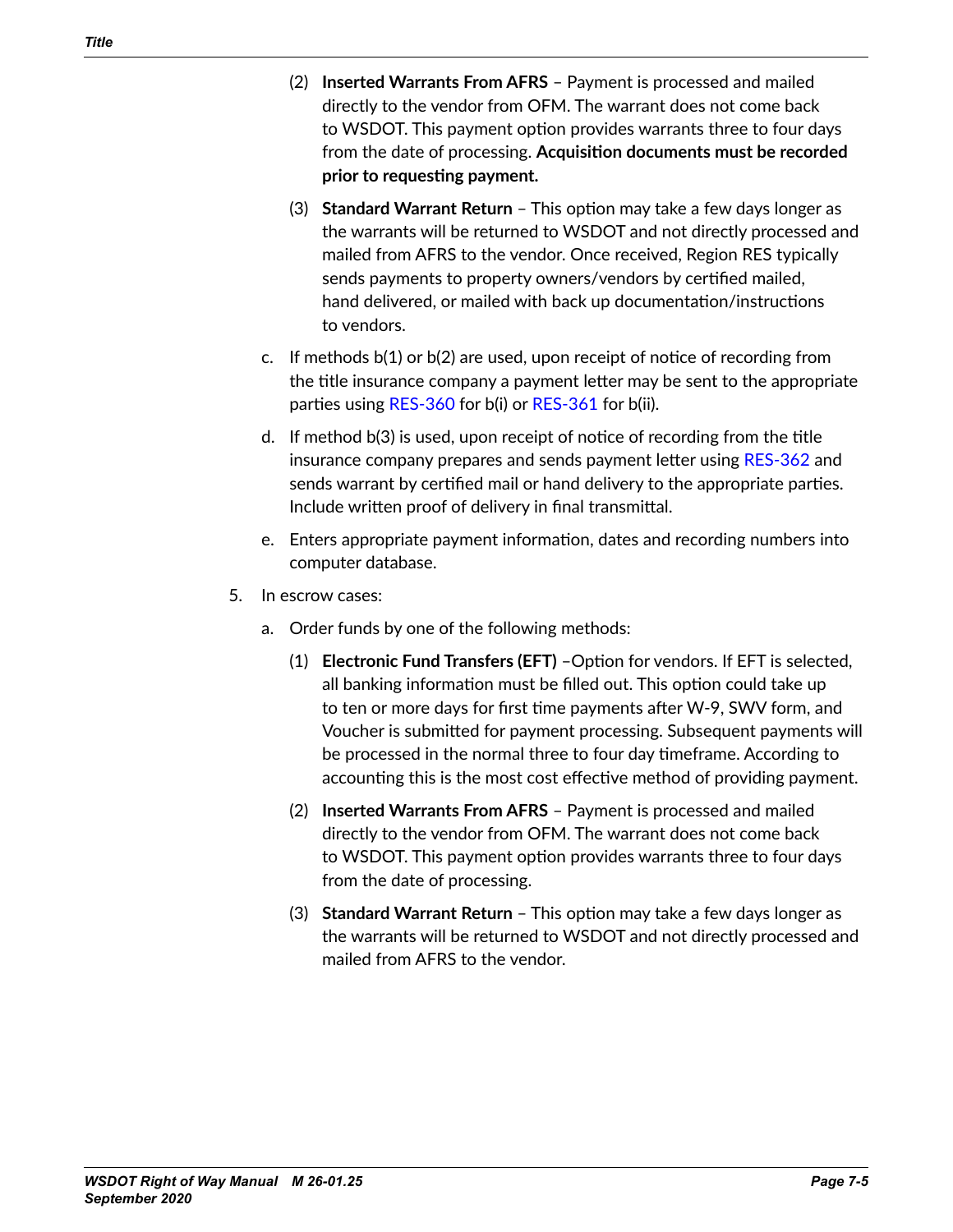- b. If methods a(i) or a(ii) is selected, then immediately upon ordering funds transmits to the escrow company the following:
	- (1) Appropriate cover letter (RES-357 or RES-358)
	- (2) Escrow agreement (RES-337)
	- (3) Documents
	- (4) Excise tax affidavit
- c. Upon receipt of warrant(s), mails by certified mail, or hand delivers obtaining written proof of delivery, the following to the escrow company:
	- (1) Cover letter (RES-359)
	- (2) Warrant
	- (3) Escrow agreement Form (RES-337)
	- (4) Documents
	- (5) Excise tax affidavit
- d. Reviews for accuracy and executes all necessary closing statements, escrow instructions, etc. from the escrow company and authorizes recording of the transaction.
- e. After recording, notifies property management section of recording numbers and date funds disbursed.
- f. Enters appropriate payment information, dates and recording numbers into computer database.
- 6. Upon verification of recording and payment, completes the Acquisition and Title File Contents form ([RES-347](http://www.wsdot.wa.gov/RealEstate/forms/Appraisal/default.htm)) and transmits the completed original acquisition file (and title policy if received) per Section 6-23.1 to the Acquisition Program Manager in Headquarters for compliance review and records retention.
- 7. Review title insurance policy upon receipt to confirm it complies with the closing order or escrow instructions.
	- a. If approved, send to the Acquisition Program Manager to be added to the original acquisition file.
	- b. If not approved, coordinate with the title company for corrections. When corrected policy is received, send to the Acquisition Program Manager to be added to the original acquisition file.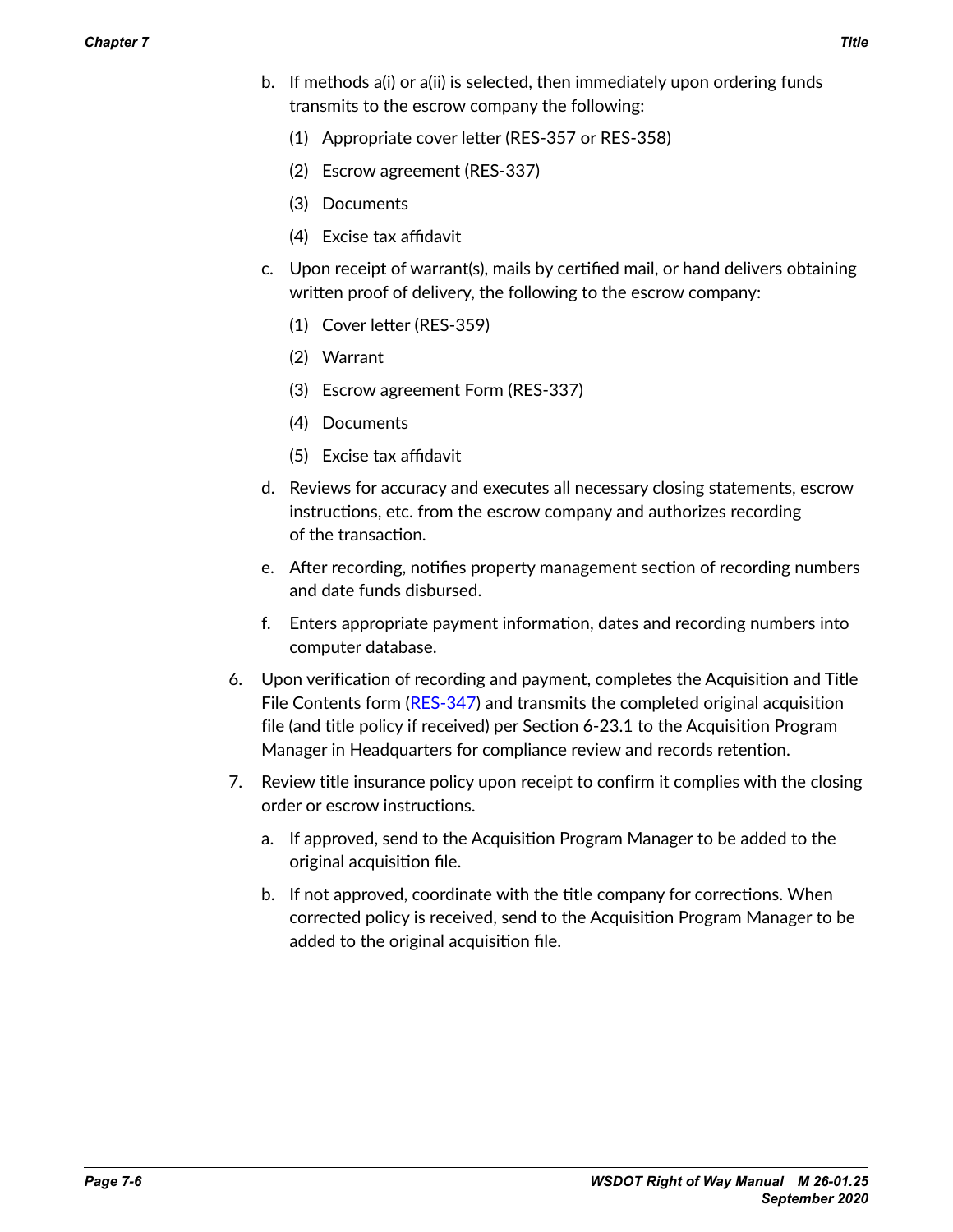## **7-2.6** *Assistant Attorney General, Department of Transportation – Liaison*

The Region RESM, or designee:

- A. Submits requests for any needed legal opinion to the Headquarters Real Estate Services Acquisition Program Manager, or designee, for coordination with the Assistant Attorney General, WSDOT, and other regions.
- B. Obtains title evidence for the use of the Assistant Attorney General, WSDOT, in inverse condemnation proceedings and on damage claims in accordance with Chapter 6.
- C. Seek Assistant Attorney General advice anytime a federal condemnation proceeding may be required.
- D. Compiles data on legal descriptions and parties defendant as requested by the Assistant Attorney General, WSDOT.
- E. Makes specific note of any toxic/hazardous situations that will need to be addressed by the Attorney General's Office (AGO).

### **7-3 Title Functions – Headquarters**

#### **7-3.1** *General*

The following sections describe title functions which are normally performed by Headquarters RES.

The Acquisition Program Manager is responsible for the performance of these title functions and may delegate these duties to members of their staff as appropriate.

- A. The Acquisition Program Manager or designee:
	- 1. Reviews a minimum of 25 percent of a project's acquisition files for quality assurance/quality control with state laws and WSDOT policies and procedures.
	- 2. Sends a copy of the Oversight Feedback Review (OFR) as described in Section 7-3.2A to the appropriate region personnel.
	- 3. Coordinates corrective action, if necessary, with RESM or designee and documents file accordingly.
	- 4. Posts documents to the appropriate Real Estate Services ownership maps.
	- 5. Inputs required data into the computer database.
	- 6. The acquisition file is retained in the appropriate location pursuant to the records retention schedule.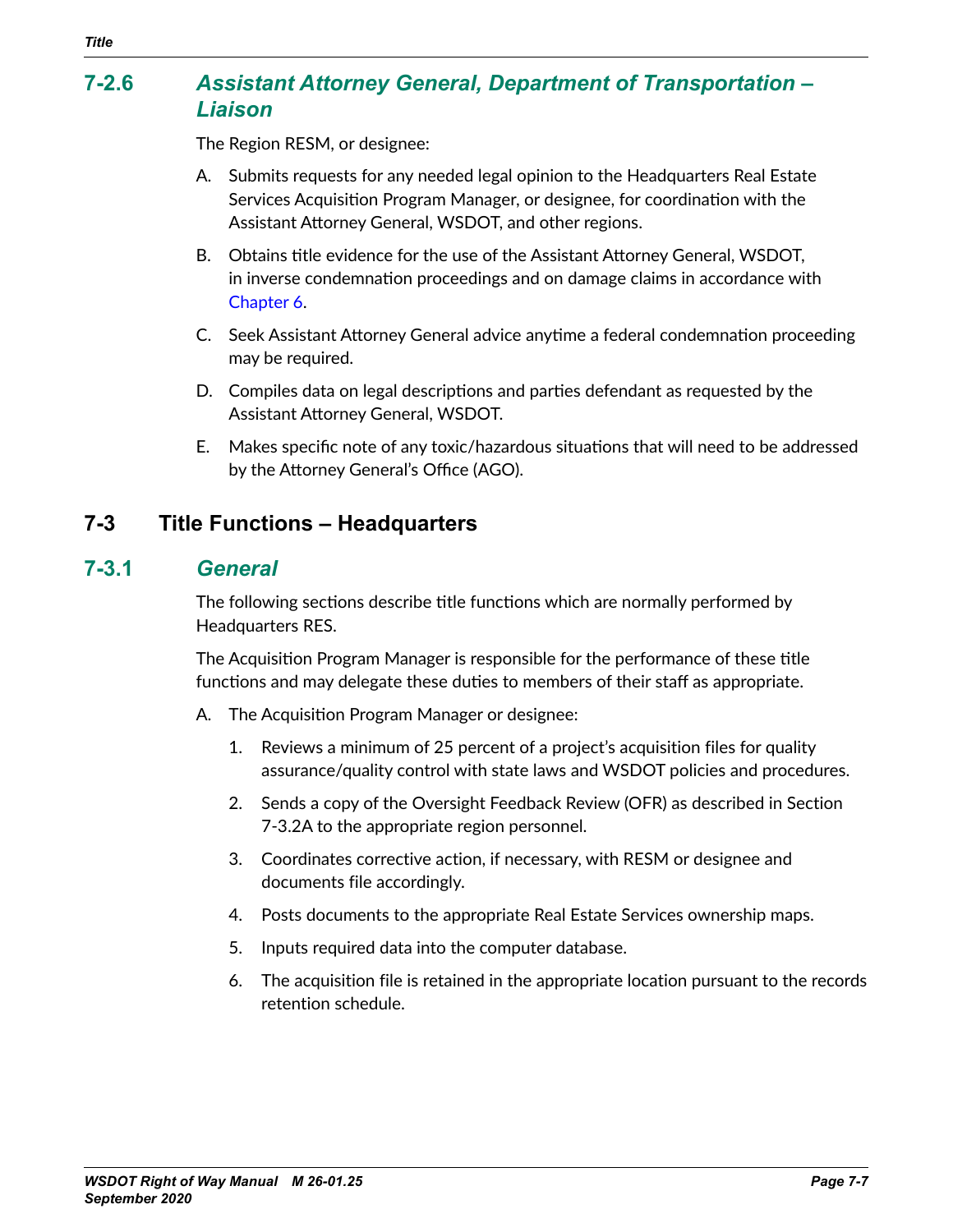## **7-3.2** *Headquarters Review – Acquisition Parcel File*

Final acquisition parcels are date-stamped and then submitted to the Acquisition Program Manager or designee for final processing and review. The Acquisition Program Manager or designee performs the following:

- A. Assures that quality assurance/quality control review is completed. This review is known as an OFR. The OFR is a tool used by HQ RES to ensure that the program or project is carried out in full compliance with Federal and State laws, regulations, policies and procedures. OFRs will occur throughout the duration of the project. HQ RES will present its findings and recommendations to the RESM. As the name implies, the OFR serves three critical purposes:
	- 1. **Oversight** These reviews fulfill our responsibility to FHWA to assure "…that acquisitions and disposals by a State agency are made in compliance with legal requirements of State and Federal laws and regulations." [23 CFR 710.201(b)] In order to qualify for and maintain our accountability for Federal funding, WSDOT is required to "…be adequately staffed, equipped, and organized to discharge (our) real property related responsibilities." [23 CFR 710.201(a)] We are also required by 23 CFR 710.201(h) to oversee the work performed by other public land organizations (e.g., local agencies) and private consultants. Failure to perform the required oversight can result in a variety of sanctions, including but not limited to loss of Federal funds on a parcel or project and/or withdrawal of Federal participation from future projects.
	- 2. **Feedback** In order to ensure meaningful oversight, these reviews must provide feedback to the RESM on the progress and performance of RES activities. The format for this feedback will typically include a report of the findings of the reviewer, identification of successful practices found during the review, and a listing of any deficiencies or possible non-compliance issues. In addition, the feedback will include an action plan and/or list of options to address deficiencies and noncompliance issues and will identify the HQ RES technical specialists who may be contacted for assistance in addressing these issues.
	- 3. **Review** –A minimum of 25 percent of a project's acquisition files. This is a minimum and a greater percentage is at the discretion of HQ RES. All early acquisitions, protective buying acquisitions, hardship acquisitions, corridor preservation acquisitions as defined in Section 6-3 shall be reviewed for quality assurance/quality control. The overall format for the OFR will be to review not less than a representative sample of files and documents, as determined by the review team.
- B. The areas of focus for the OFR include but are not limited to the following:
	- 1. Conveyance documents. The emphasis will be on identification of correct parties, signatures, notaries, and legal descriptions.
	- 2. Clearance of title and documentation of risk. The emphasis will be on compliance with Chapter 8 and documentation of risk analysis.
	- 3. Administrative settlement justification. The emphasis will be on compliance with current WSDOT policy, documentation, and justification.